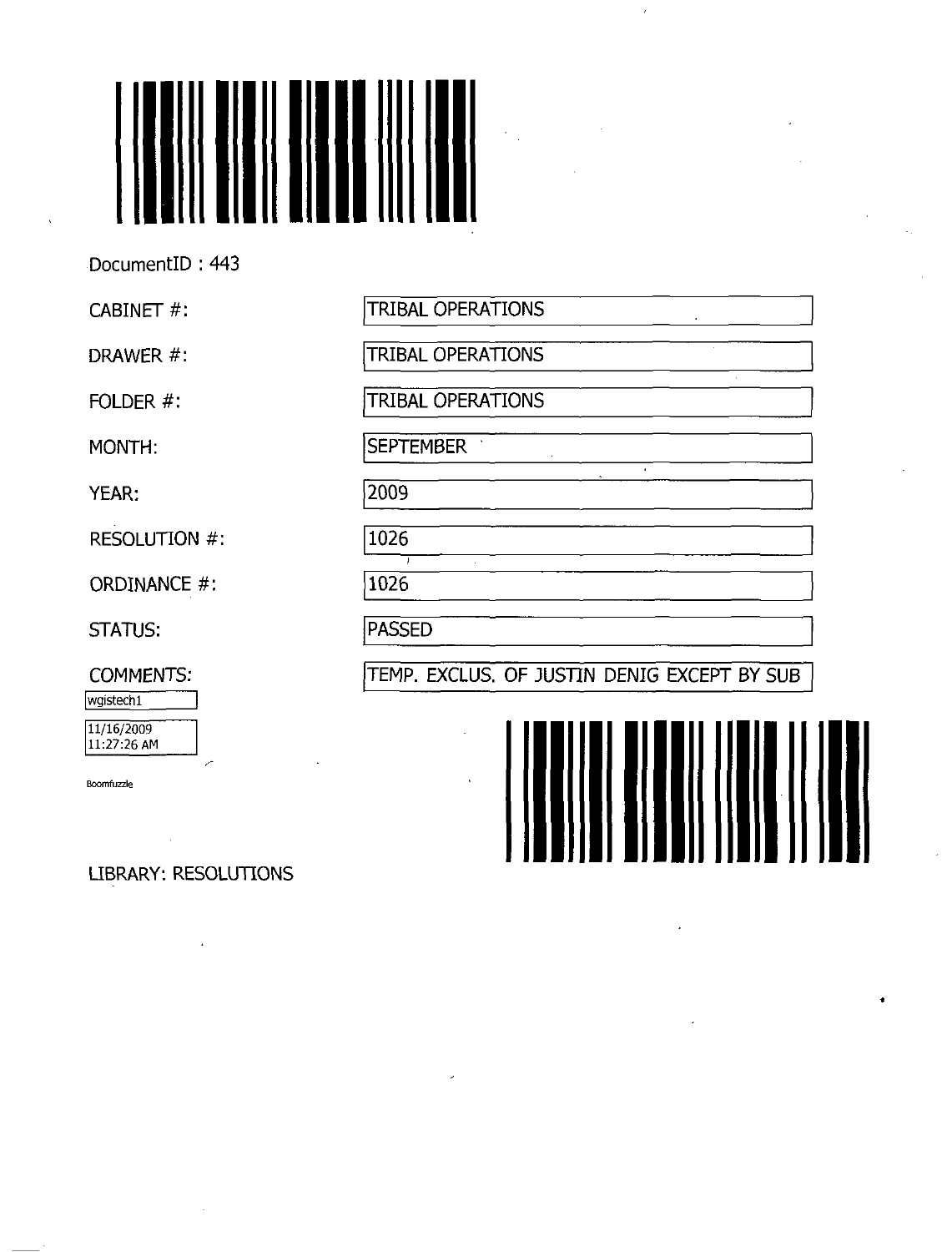## United States Department of the Interior



BUREAU OF INDIAN AFFAIRS Cherokee Agency Cherokee. North Carolina 287! 9

Michell Hicks, Principal Chief Eastern Band of Cherokee Indians P.O. Box 455 88 Council House Loop Cherokee, NC 28719

Dear Chief Hicks:

Attached is signed Tribal Council Resolution No 1026 dated September 10, 2009 Should you have any questions regarding this matter please contact me at (828) 497-9131 extension 227.

Sincerely.

/ y  $\lambda$ 

Superintendent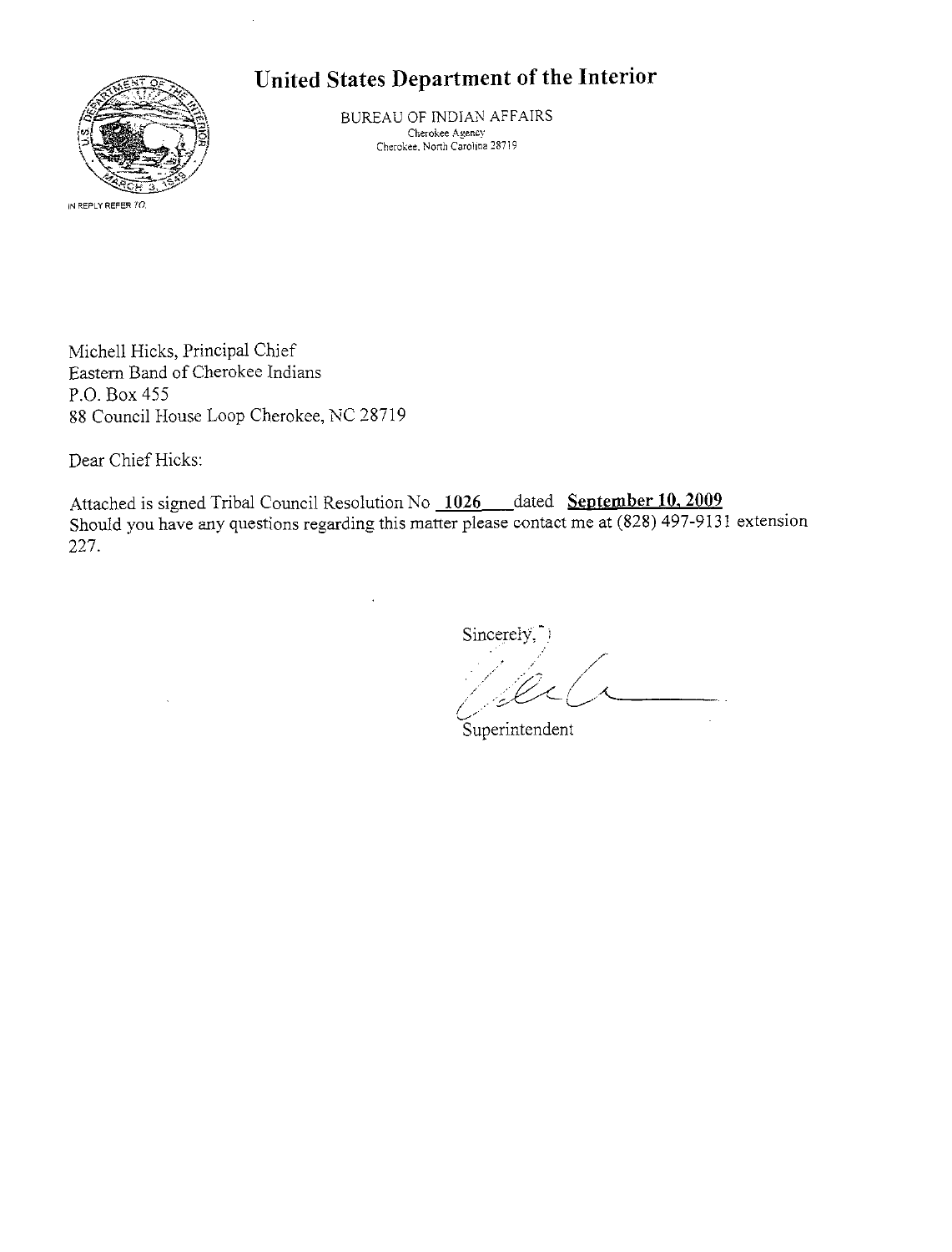## PASSED

Cherokee Council House Cherokee, Qualla Boundary (NC)

SEP 10 2009 Date:

## RESOLUTION NO.  $10\overline{a}6$  (2009)

- WHEREAS, the Eastern Band of Cherokee Indians has the sovereign authority to lawfully exclude persons from lands of the Eastern Band in order to protect the integrity. law and order on Tribal lands and territory or the welfare of the members of the Tribe; and
- WHEREAS, the Tribal Council has codified its authority to exclude persons from the lands of the Eastern Band at Chapter Two of the Cherokee Code; and
- WHEREAS, on August 6, 2009, Tribal Council passed Resolution No. 969 (2009), extending the temporary banishment of JUSTIN EDWARD DENIG, who is a non-enrolled member of the Eastern Band of Cherokee Indians from currently entering or residing on tribal lands; and
- WHEREAS, Tribal Council had good reason to believe that JUSTIN EDWARD DENIG is a threat to the law and order on Tribal lands and a threat to the welfare of enrolled members by engaging in certain conducts on tribal lands; and
- WHEREAS. JUSTIN EDWARD DENIG has not been duly served by the Cherokee Police for the Permanent Banishment Resolution that is needed; and
- WHEREAS, JUSTIN EDWARD DENIG has the opportunity to defend his actions that were led to the Temporary Banishment that was previously passed.
- NOW THEREFORE. BE IT RESOLVED by the Tribal Council, in Council assembled, with a quorum present and with the number of votes required by Tribal law, that JUSTIN EDWARD DENIG, who is a non-enrolled member of the Eastern Band of Cherokee Indians, and whom is temporarily excluded from all lands owned by or held in trust for the Eastern Band of Cherokee Indians, continue to be temporarily banished until he is duly served with the permanent banishment resolution.
- BE IT FURTHER RESOLVED that JUSTIN EDWARD DENIG remains prohibited from entering on or being present on Tribal lands for any purpose EXCEPT AS REQUIRED BY A SUBPOENA issued by the Cherokee Tribal Court or an officer of the Tribe with authority to issue subpoenas.
- BE IT FINALLY RESOLVED that this resolution shall be effective upon ratification by the Principal Chief.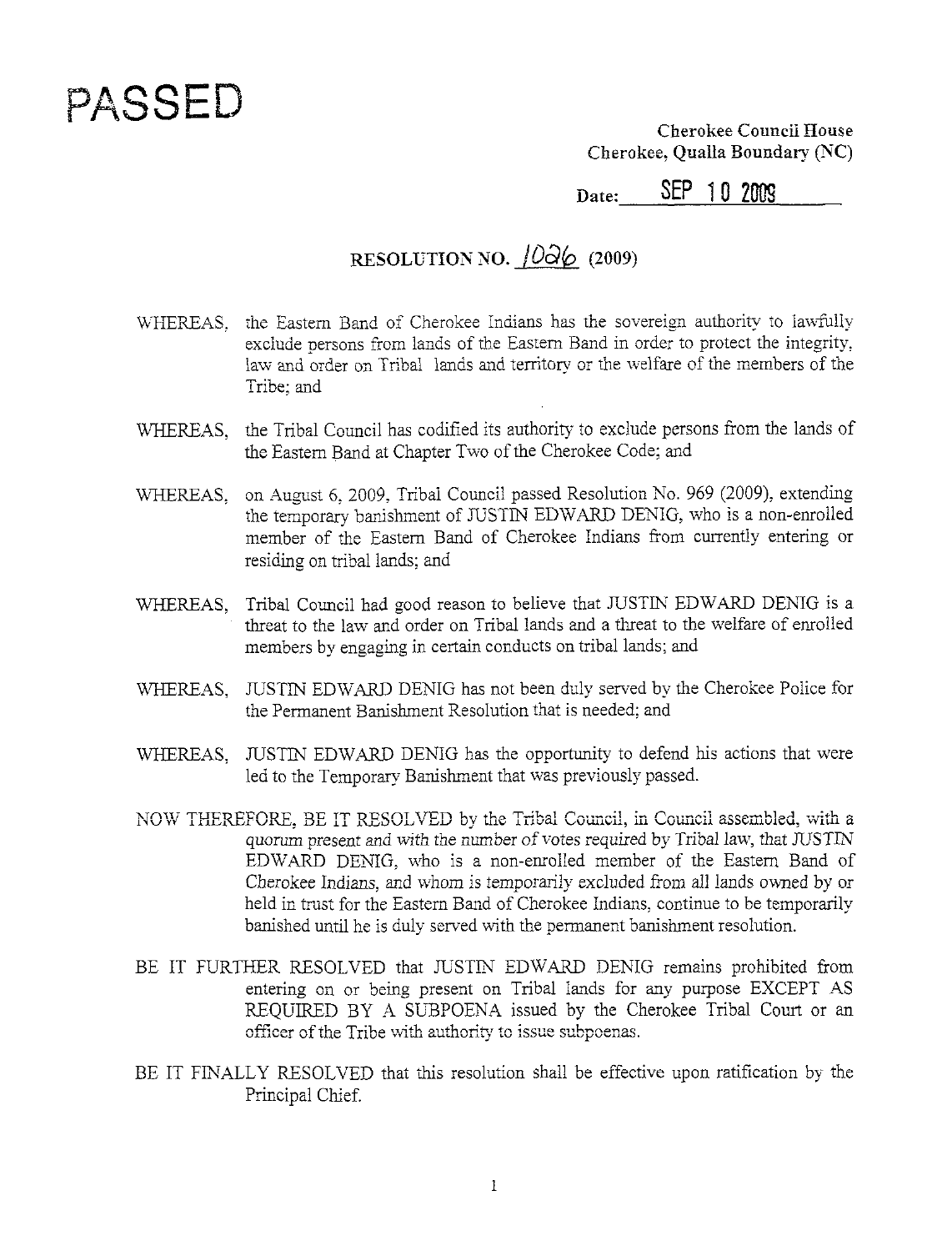Submitted by: the Office of the Attorney General pursuant to Cherokee Code  $\S 2$ -1(b).

 $\mathcal{L}(\mathcal{L}^{\mathcal{L}})$  and  $\mathcal{L}(\mathcal{L}^{\mathcal{L}})$  . The contribution of  $\mathcal{L}^{\mathcal{L}}$ 

 $\bar{z}$ 

 $\label{eq:1} \mathbf{S}^{(1)} = \mathbf{S}^{(1)} \mathbf{S}^{(1)} + \mathbf{S}^{(1)} \mathbf{S}^{(1)} + \mathbf{S}^{(1)} \mathbf{S}^{(1)}$